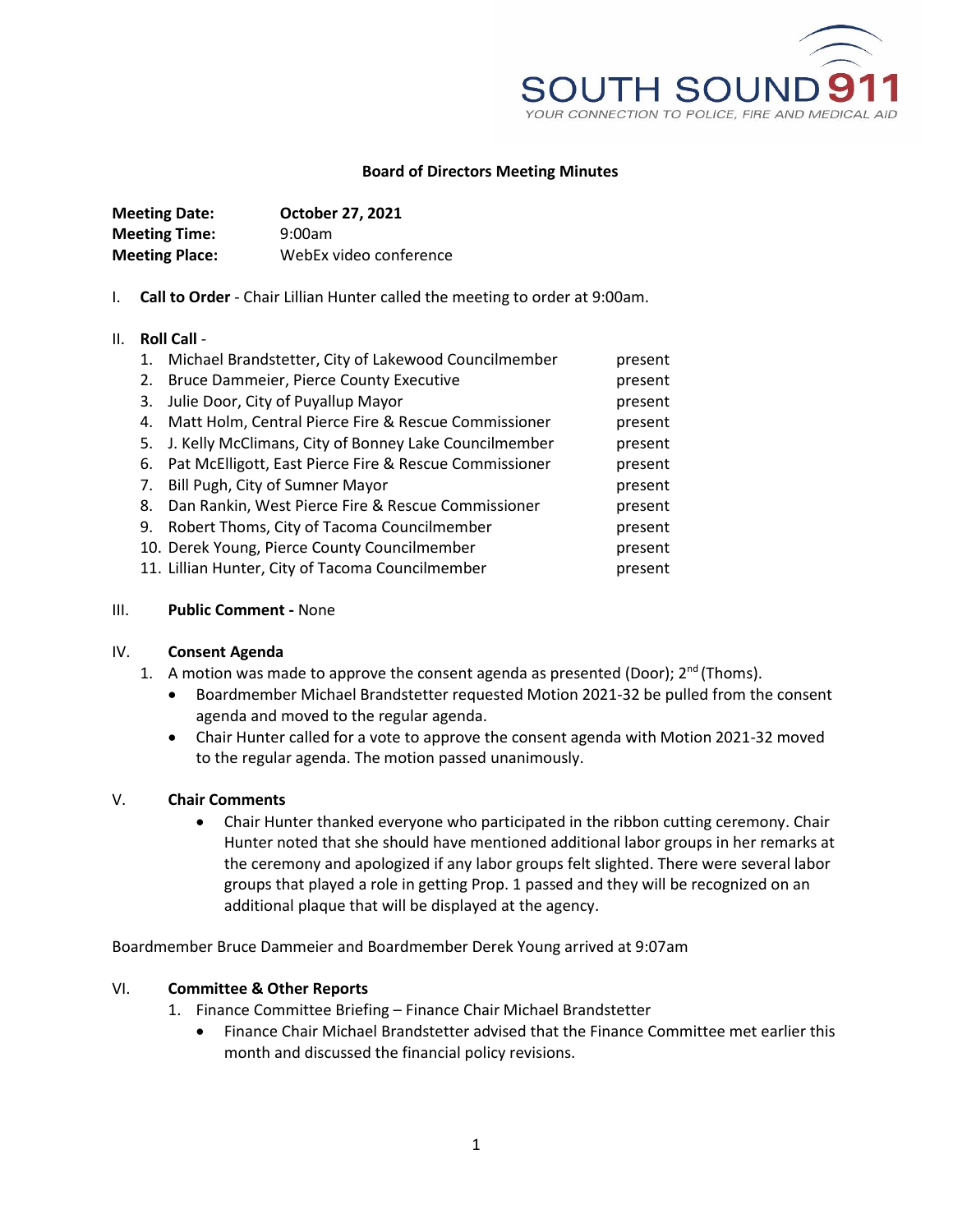

- The financial policy revision recommended by the Committee is to maintain the mandatory balance of the strategic reserve fund at \$1.5M, but to allow the Committee, through the budget process, to increase the amount in that fund from time to time.
- Another proposed change in the financial policies is a clarification specifying that as long-term projections are made, policies must be based on the strategic directives of the Board of Directors.
- Chair Hunter requested a motion to approve Motion 2021-32 to revise the financial policies as presented.
	- $\circ$  A motion was made (Door), 2<sup>nd</sup> (Thoms).
	- o Chair Hunter called for a vote on the floor passed unanimously.
- 2. E911 Workgroup Vice-Chair Julie Door
	- Vice-Chair Julie Door reported that the E911 workgroup met twice to discuss the Pierce County Executive's budget proposal regarding the transition of the E911 excise tax and the use of the Prop. 1 sales tax. The workgroup believes the current funding agreement intended to leave decisions involving the expenditure of the sales tax revenue to the South Sound 911 Board of Directors. The police chiefs and fire commissioners have sent letters to the Pierce County Council in support of keeping any sales tax expenditure decisions with South Sound 911. Fire Chiefs and the City of Puyallup are also expected to send a letter in support of having funding decisions remain with South Sound 911.
- 3. PSCOC Report Chief Jim Sharp
	- Chief Jim Sharp congratulated board members, both past and present, along with South Sound 911 staff, on the official ribbon cutting.
- 4. Radio System Providers Update City of Tacoma & CCN
	- Department of Emergency Management Director Jody Ferguson advised that the radio advisory group met and discussed advancements made on the operational side of the radio equipment and plans to align business models. A timeline for device replacement was reviewed and there will be follow up with each agency individually to discuss equipment replacement.

# VII. **Staff Updates**

- 1. Executive Director Briefing Executive Director Deborah Grady
	- Executive Director Deborah Grady advised that two major systems were tested in the new building in less than a week.
		- $\circ$  On October 18, a network outage affected all technology throughout the building. The outage was caused by a fiber cut and the redundancy did not perform as designed. During this time, 911 calls were being rerouted to the 35<sup>th</sup> Street facility. A deficiency in the network was identified and a solution is in progress to ensure connectivity is not lost again.
		- $\circ$  During a weather event on October 24, the building experienced a power outage. The emergency generator turned on and performed as expected.
	- A shout out was given to Intelligence Analyst Alana Kasner who provided intelligence that helped close a homicide case.
	- A team of employees provided specialized training to police and fire call takers on the new Solacom 911 phone system. One of those trainers was Kim Barnard who has been the primary lead trainer of four different phone systems throughout her career at South Sound 911.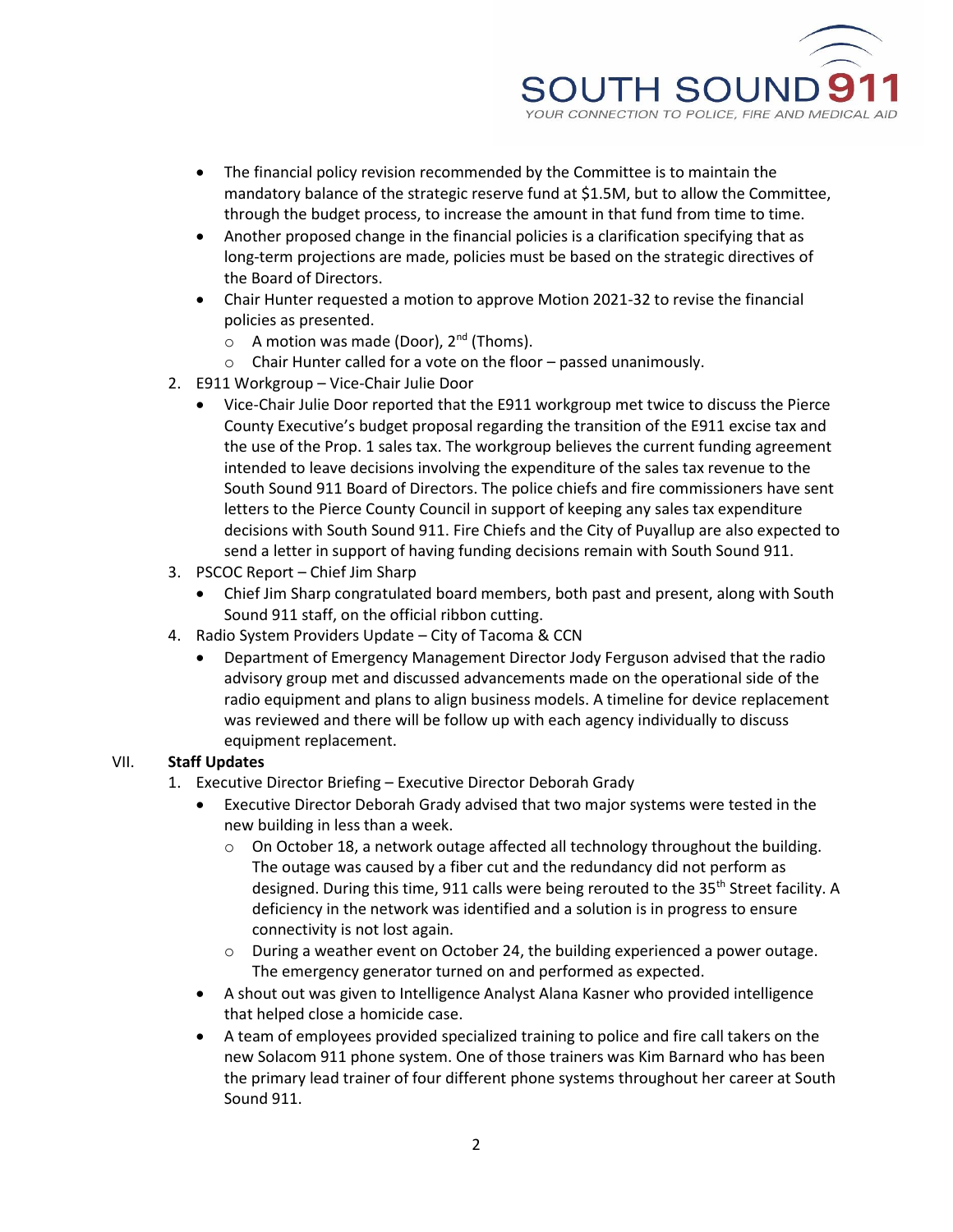

- At the December board meeting, Deputy Director Mark Mears and Communications Center Director Deann Baumann will provide an updated timeline and implementation plan for universal call taking.
- The Community Relations Team remains active and is participating in events throughout the community.
- Executive Director Grady reviewed upcoming events that include:
	- o New Board Member Orientation scheduled for March 9
		- o Strategic Retreat scheduled for June 8
		- $\circ$  South Sound 911's Year End Event and Employee Open House scheduled for January 29
		- o Clerk Mandy Walters will be sending out the 2022 board meeting series
- Executive Director Grady expressed her thanks and appreciation to everyone that attended the ribbon cutting ceremony and for their continued support of South Sound 911.
- Executive Director Grady noted that there were additional attachments to the agenda packet that included the Deltawrx report regarding radios and the radio steering committee presentation.
- Boardmember Bruce Dammeier applauded the efforts made to improve the LE answering performance. Boardmember Dammeier requested clarification regarding the network outage and the steps being taken to ensure an outage does not happen again.
	- $\circ$  Executive Director Grady advised that the technical team identified that the vendor installed one-way routing, rather than dynamic routing. A dynamic route ensures there are multiple paths for data traffic to travel. The one-way routing is being removed and dynamic routing is taking its place. Deputy Director Scott Hamel added that the effort will include testing of the dynamic route once in place.
- 2. PSCC Update Deputy Director Mark Mears
	- Deputy Director Mark Mears advised that the contractor has demobilized. Touch up painting and minor electrical work continues. Gates will be arriving in a couple of weeks to be installed on Pacific Avenue and the west end of the parking area.
	- $\bullet$  The generator for the 35<sup>th</sup> Street facility will be installed the first week of November.
	- Deputy Director Mears thanked the Board of Directors for their continued support throughout the PSCC project.
	- Boardmember Bill Pugh offered his thanks and congratulated Deputy Director Mears for managing a project of this size.
- 3. Support Services Update Deputy Director Scott Hamel
	- Deputy Director Scott Hamel highlighted the work of the technical team throughout the transition to the new facility.
- 4. Priority Dispatch Update Former Deputy Director Jim Duggan & Communications Center Manager Matt Clark
	- Former Deputy Director Jim Duggan reminded the Board that the Priority Dispatch software went live on August 19. Management was anticipating a drop in performance while staff got comfortable with the new system. To ensure performance continues to improve, ongoing quality assurance checks are in place, managers/supervisors are utilizing the system's extensive reporting ability, and Priority Dispatch staff is onsite this week to provide one-on-one assistance on the floor.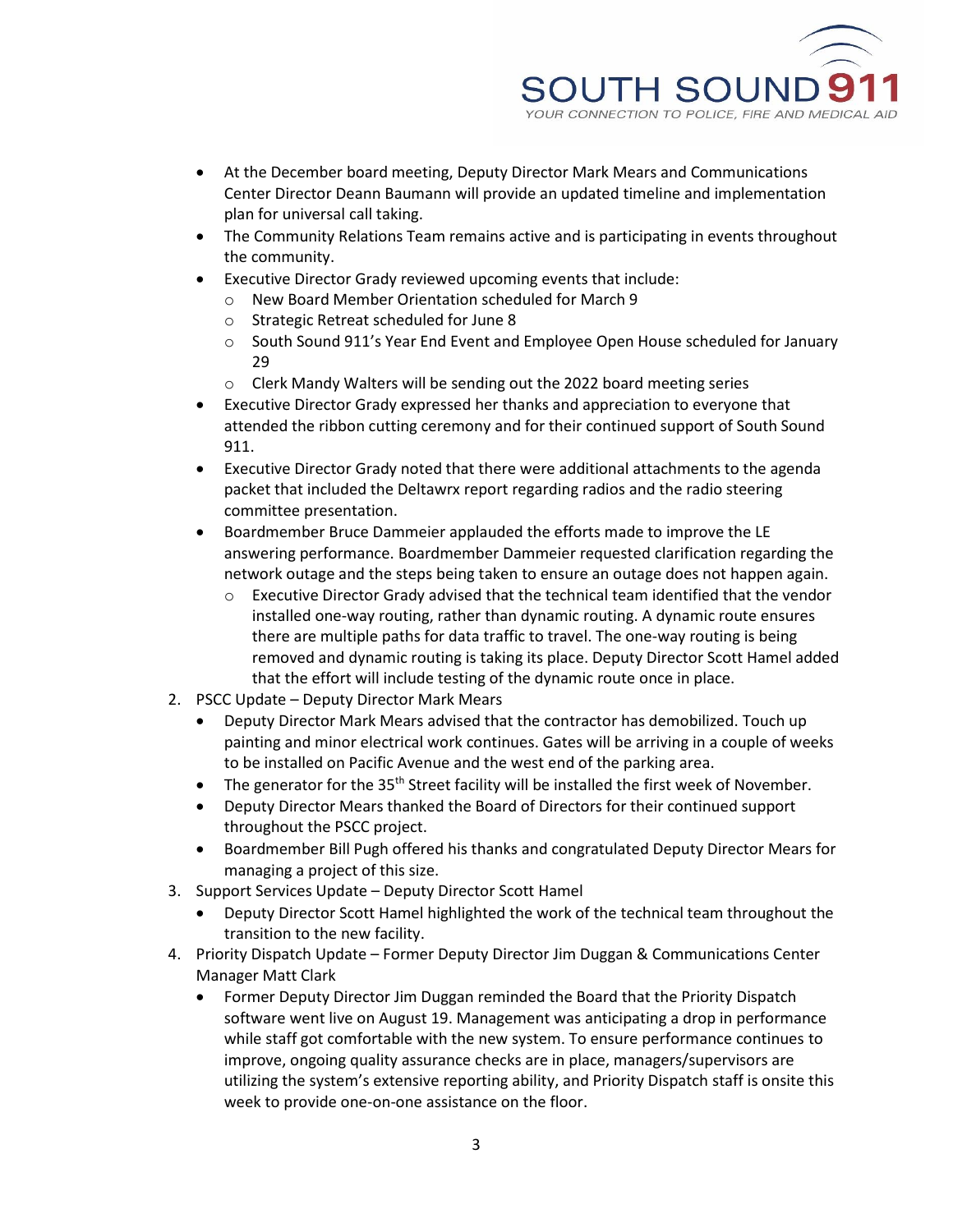

- Boardmember Brandstetter asked if dispatchers are able to revert to the old system. Former Deputy Director Duggan advised that dispatchers can revert to the old system, but efforts are being made to minimize reverting to the previous system. The old system was left in place during deployment to ensure all calls could get dispatched without any delay due to the system change.
- Boardmember Brandstetter asked if the new software performed as expected at the 35<sup>th</sup> Street facility during the network outage. Communications Center Manager Matt Clark advised that two fire dispatchers were moved to Tacoma Fire and the software performed as expected. Communications Center Manager Clark also noted that in September, about 30% of calls were handled by dispatchers using the previous system and in October it is currently at 10% of calls.
- 5. Recruiting and Demographic Information Human Resources Director Cynthia Shaffer
	- Human Resources Director Cynthia Shaffer provided an overview on the agency's recruiting efforts that include: the creation of a recruiting video, offering public safety testing onsite, resuming the recruiting academy, and continuing with virtual events.
	- Human Resources Director Shaffer highlighted the demographic information from testing applicants, the agency as a whole, and Pierce County. The goal is for the demographics of the agency to reflect the community served. The agency will continue outreach efforts and will discuss additional ways to distribute information and encourage more individuals to apply.
	- There are currently four different generations working at South Sound 911. Almost 50% of the workforce has been with the agency five years or less. The agency also has an employee that has 36 years of service.
- 6. Prop. 1 Sales and Use Tax General Counsel Peter Beckwith
	- General Counsel Peter Beckwith reviewed the three revenue sources for South Sound 911: 1) allocation from member agencies; 2) E911 excise tax; 3)  $1/10^{th}$  of 1% sales tax from the voter approved Prop. 1. General Counsel Beckwith noted that the Prop. 1 sales tax revenue can be used for a wide array of purposes as long as it is within the emergency communication context.
	- General Counsel Beckwith provided the background information in regards to how the interlocal funding agreement regarding the Prop. 1 sales tax came to be in its current form.
	- General Counsel Beckwith advised that the question at hand is not what the sales tax money is being used for, but rather who controls how the money is used. The budget proposed by the Pierce County Executive shows sales tax money being used for county radio operations without South Sound 911 Board of Directors authorization.
	- General Counsel Beckwith reviewed highlighted portions of several documents to present the agency's view that decisions regarding the distribution and use of the sales tax dollars belongs with the South Sound 911 Board of Directors.
	- Chair Hunter shared that the issue with the budget proposal from the County Executive was not funding radios, it was that the South Sound 911 governing board was not included, nor was any action taken, in regards to how the money would be distributed. Chair Hunter advised that it is critical that protocols are established on how the Board of Directors will be involved in future decisions.